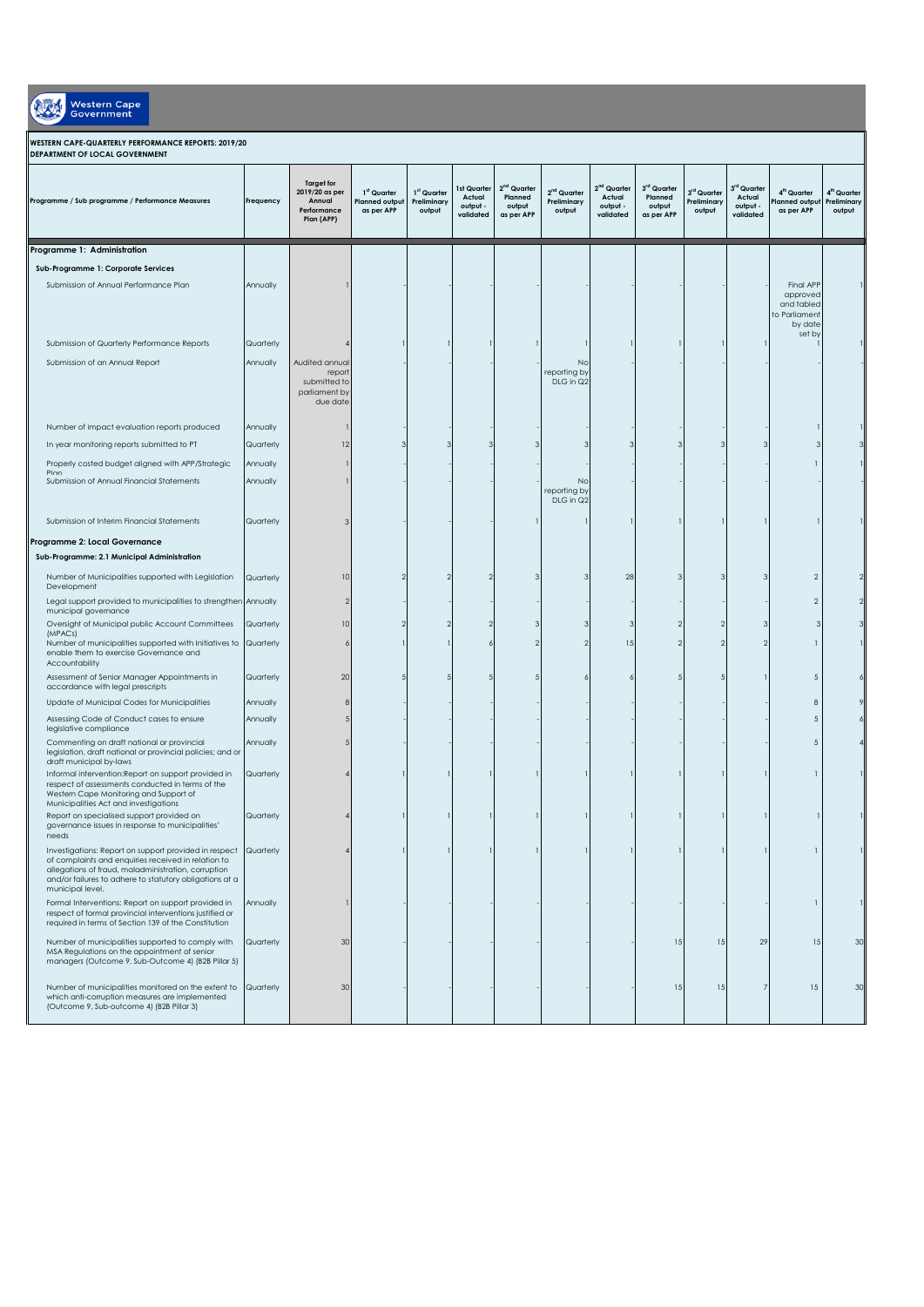| Programme / Sub programme / Performance Measures                                                                                               | Freauency | <b>Target for</b><br>2019/20 as per<br>Annual<br>Performance<br>Plan (APP) | 1 <sup>st</sup> Quarter<br>Planned output<br>as per APP | 1 <sup>st</sup> Quarter<br>Preliminary<br>output | Ist Quarter<br>Actual<br>output -<br>validated | 2 <sup>nd</sup> Quarter<br>Planned<br>output<br>as per APP | 2 <sup>nd</sup> Quarter<br>Preliminary<br>output | 2 <sup>nd</sup> Quarter<br>Actual<br>output -<br>validated | 3rd Quarter<br>Planned<br>output<br>as per APP | 3rd Quarter<br>Preliminary<br>output | 3 <sup>rd</sup> Quarter<br>Actual<br>output -<br>validated | 4 <sup>th</sup> Quarter<br>lanned output<br>as per APP | 4 <sup>th</sup> Quarter<br>Preliminary<br>output |
|------------------------------------------------------------------------------------------------------------------------------------------------|-----------|----------------------------------------------------------------------------|---------------------------------------------------------|--------------------------------------------------|------------------------------------------------|------------------------------------------------------------|--------------------------------------------------|------------------------------------------------------------|------------------------------------------------|--------------------------------------|------------------------------------------------------------|--------------------------------------------------------|--------------------------------------------------|
| Sub-Programme 2.2: Public Participation                                                                                                        |           |                                                                            |                                                         |                                                  |                                                |                                                            |                                                  |                                                            |                                                |                                      |                                                            |                                                        |                                                  |
| Support actions to improve ward committee<br>functionality                                                                                     | Quarterly |                                                                            |                                                         |                                                  |                                                |                                                            |                                                  |                                                            |                                                |                                      |                                                            |                                                        |                                                  |
| Reports on ward committee functionality                                                                                                        | Quarterly |                                                                            |                                                         |                                                  |                                                |                                                            |                                                  |                                                            |                                                |                                      |                                                            |                                                        |                                                  |
| Municipalities supported with communication<br>programmes                                                                                      | Quarterly |                                                                            |                                                         |                                                  |                                                |                                                            |                                                  | 10                                                         |                                                |                                      |                                                            | 3                                                      |                                                  |
| Specialised communication training provided to<br>municipalities                                                                               | Quarterly |                                                                            |                                                         |                                                  |                                                |                                                            |                                                  |                                                            |                                                |                                      |                                                            |                                                        |                                                  |
| Support actions to improve citizen interface                                                                                                   | Annually  |                                                                            |                                                         |                                                  |                                                |                                                            |                                                  |                                                            |                                                |                                      |                                                            |                                                        |                                                  |
| Municipalities supported with capacity-building<br>actions on gender mainstreaming                                                             | Quarterly |                                                                            |                                                         |                                                  |                                                |                                                            |                                                  |                                                            |                                                |                                      |                                                            |                                                        |                                                  |
| Number of municipalities supported to maintain<br>functional ward committees (Outcome 9, Sub-<br>outcome 2) (B2 Pillar 1)                      | Quarterly |                                                                            |                                                         |                                                  |                                                |                                                            |                                                  |                                                            |                                                |                                      |                                                            | $\mathfrak{D}$                                         |                                                  |
| Number of municipalities supported to respond to<br>community concerns (Outcome 9, Sub-outcome 2)<br>(B2B Pillar 1)                            | Annually  |                                                                            |                                                         |                                                  |                                                |                                                            |                                                  |                                                            |                                                |                                      |                                                            | 5                                                      |                                                  |
| Sub-Programme 2.3: Capacity Development                                                                                                        |           |                                                                            |                                                         |                                                  |                                                |                                                            |                                                  |                                                            |                                                |                                      |                                                            |                                                        |                                                  |
| Capacity-building programmes implemented in<br>municipalities (on going)                                                                       | Annually  |                                                                            |                                                         |                                                  |                                                |                                                            |                                                  |                                                            |                                                |                                      |                                                            |                                                        |                                                  |
| Training and development programmes<br>implemented in municipalities                                                                           | Quarterly |                                                                            |                                                         |                                                  |                                                |                                                            |                                                  |                                                            |                                                |                                      |                                                            |                                                        |                                                  |
| Programmes to support municipalities with the<br>enhancement of ICT                                                                            | Quarterly |                                                                            |                                                         |                                                  |                                                |                                                            |                                                  |                                                            |                                                |                                      | C                                                          |                                                        |                                                  |
| Number of capacity-building interventions<br>conducted in municipalities (Outcome 9, Sub-<br>outcome3((B2B Pillar 5)                           | Annually  |                                                                            |                                                         |                                                  |                                                |                                                            |                                                  |                                                            |                                                |                                      |                                                            |                                                        |                                                  |
| Number of municipalities guided to comply with the<br>MPRA (outcome 9: sub-outcome 4) (B2B Pillar 4)                                           | Quarterly | 25                                                                         | 25                                                      | 25                                               | 25                                             | 25                                                         | 25                                               | 25                                                         | 25                                             | 25                                   | 25                                                         | 25                                                     | 25                                               |
| Report on the implementation of Back-to-Basics<br>action plans by municipalities (Outcome 9, Sub-<br>outcome4) (B2B Pillar 5)                  | Annually  |                                                                            |                                                         |                                                  |                                                |                                                            |                                                  |                                                            |                                                |                                      |                                                            |                                                        | $\overline{1}$                                   |
| Number of municipalities supported to institutionalise<br>the performance management system (PMS)<br>(Outcome 9, Sub-outcome 4) (B2B Pillar 5) | Quarterly |                                                                            |                                                         |                                                  |                                                |                                                            |                                                  |                                                            |                                                |                                      |                                                            |                                                        |                                                  |
| Number of municipalities supported to implement<br>indigent policies (Outcome 9, Sub-outcome 1) (B2B<br>Pillar 2)                              | Quarterly |                                                                            |                                                         |                                                  |                                                |                                                            |                                                  |                                                            |                                                |                                      |                                                            |                                                        |                                                  |
| Sub-Programme 2.4: Municipal Performance Monitoring, Reporting & Evaluation                                                                    |           |                                                                            |                                                         |                                                  |                                                |                                                            |                                                  |                                                            |                                                |                                      |                                                            |                                                        |                                                  |
| Provincial integrated assessments guiding support to<br>municipalities                                                                         | Quarterly |                                                                            |                                                         |                                                  |                                                |                                                            |                                                  |                                                            |                                                |                                      |                                                            |                                                        |                                                  |
| Initiatives to enhance monitoring and evaluation                                                                                               | Quarterly |                                                                            |                                                         |                                                  |                                                |                                                            |                                                  |                                                            |                                                |                                      |                                                            |                                                        |                                                  |
| Research to enhance data management                                                                                                            | Annually  |                                                                            |                                                         |                                                  |                                                |                                                            |                                                  |                                                            |                                                |                                      |                                                            |                                                        |                                                  |
| Number of section 47 reports compiled as prescribed<br>by the MSA (Outcome 9, Sub-Outcome 4) (B2B Pillar 5)                                    | Annually  |                                                                            |                                                         |                                                  |                                                |                                                            |                                                  |                                                            |                                                |                                      |                                                            |                                                        |                                                  |
| Sub-Programme 2.5: Service Delivery Integration                                                                                                |           |                                                                            |                                                         |                                                  |                                                |                                                            |                                                  |                                                            |                                                |                                      |                                                            |                                                        |                                                  |
| Number of services accessed through the Thusong<br>Programme                                                                                   | Annually  | 1 300 000                                                                  |                                                         |                                                  |                                                |                                                            |                                                  |                                                            |                                                |                                      |                                                            | 1 300 000                                              | 1 200 209                                        |
| Report on the Functionality of Thusong Service                                                                                                 | Quarterly |                                                                            |                                                         |                                                  |                                                |                                                            |                                                  |                                                            |                                                |                                      |                                                            |                                                        |                                                  |
| Centres<br>Support actions to ensure effective functioning of<br>Thusong Programme                                                             | Annually  |                                                                            |                                                         |                                                  |                                                |                                                            |                                                  |                                                            |                                                |                                      |                                                            |                                                        |                                                  |
| Support actions to improve functionality of IGR Fora                                                                                           | Annually  |                                                                            |                                                         |                                                  |                                                |                                                            |                                                  |                                                            |                                                |                                      |                                                            |                                                        | $\mathcal{R}$                                    |